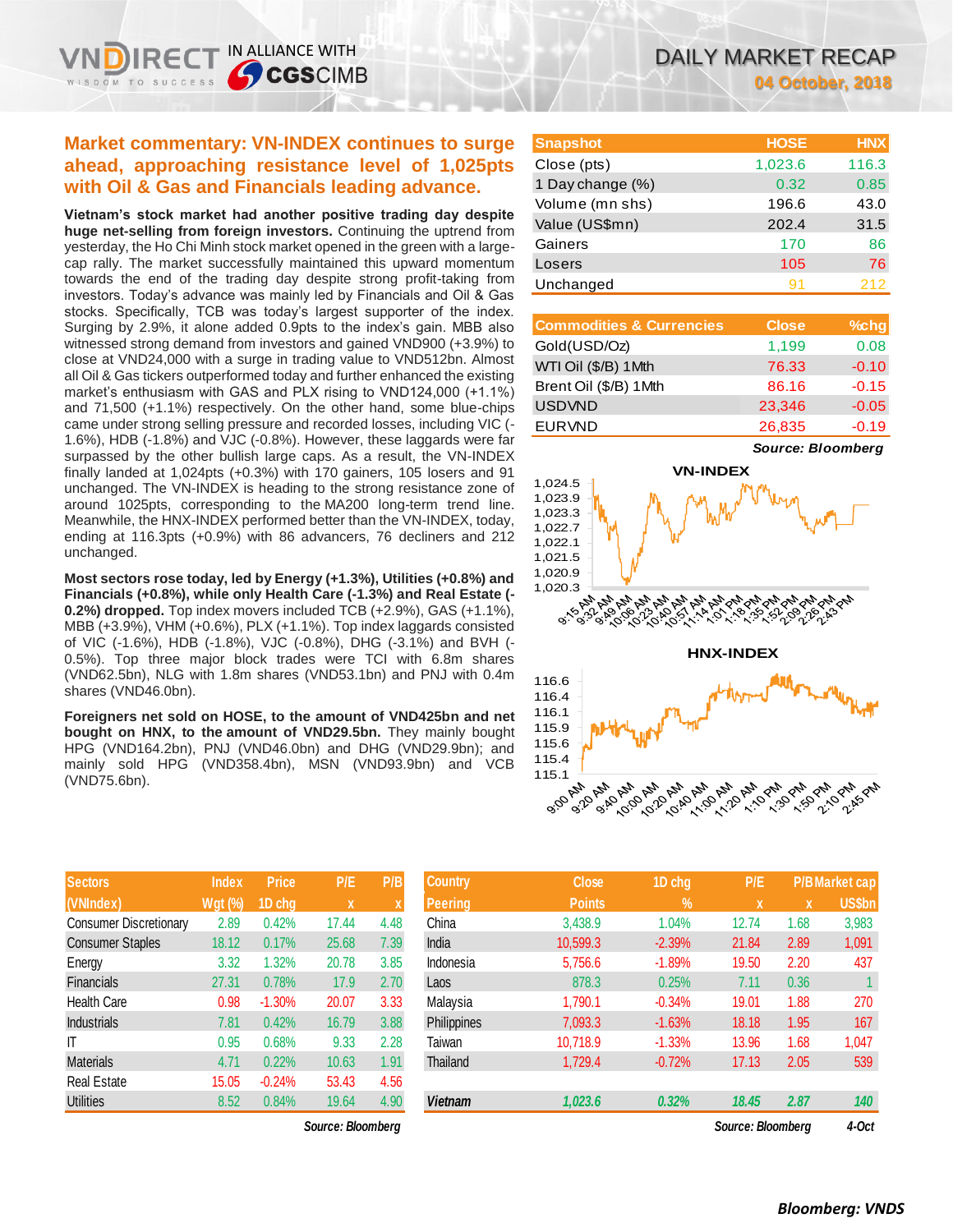### **Market News**

**Oil halted gains near US\$76 a barrel on emerging concerns prices have rallied too fast as traders bracing for Iranian supply losses sent crude to a four-year high.** Futures in New York fell as much as 0.6% on Thursday. Prices have jumped 4% so far this week on concerns over tightening markets, with Iran at the risk of losing another customer, the United Arab Emirates. Traders also shrugged off growing output from Saudi Arabia and Russia, as well as a gain in U.S. inventories. Still, the Relative Strength Index topped 70 earlier this week for the first time since late June, signalling to some that the rally may be overdone. Oil has rallied about 16% since mid-August on fears of a global supply crunch, prompting U.S. President Donald Trump to repeatedly demand the OPEC to lower prices. While Saudi Arabia and Russia could pump more, traders continue to speculate whether OPEC and allied producers can offset a supply loss in Iran and declining production in Venezuela. *(Bloomberg)*

**EVFTA brings increased telecom opportunities.** The EU-Vietnam Free Trade Agreement, after coming into force, will increase and even remove the foreign equity cap for EU telecom companies to expand their business and investment in the Southeast Asian market. Denis Brunetti, co-chairman of the European Chamber of Commerce in Vietnam (EuroCham), which represents nearly 1,000 European businesses in the country, is happy that under the EU-Vietnam Free Trade Agreement (EVFTA), Vietnam will further open up its telecommunications industry to European investors, allowing them to increase their presence in its telecom market. After seven years of negotiations, Vietnam and the EU are currently completing the final procedures to sign the EVFTA later this year. The deal is expected to take effect in 2019. Notably, as part of the deal, Vietnam will offer broad commitments in all telecommunications sub-sectors subject to foreign equity caps and facilitate joint ventures with EU investors. Vietnam will increase the foreign equity cap in many subsectors of interest to the EU, subject to a transition period of five years. In particular, Vietnam will raise the foreign equity cap in non-facilities-based virtual private network services from 70 to 75%. In nonfacilities-based value-added services, the foreign equity cap will be abolished and for the first time in this sector, EU investors can acquire up to 100% ownership without the obligation to form a joint venture. In facilities-based value-added services, the current 50-per-cent foreign equity cap will be increased to 65%. In addition, in non-facilities-based internet access, the foreign equity cap will be increased from 65 to 75%, and in facilities-based internet access, from 50 to 65%. *(Vir.com.vn)*

### **Notable Corporate Events**

**Vietnam Mobile Telecom Services One Member Limited Liability Company (Mobifone unlisted) - business activity:** State-run Mobifone, Vietnam's second-largest mobile operator, fails to sell over 5.5m Tien Phong Bank (TPB VN) shares due to unfavourable market conditions, Mobifone says in exchange filing. *(Bloomberg)*

**Cuong Thuan Idico Development Investment Corporation (CTI VN) - dividend payment:** Oct 17 and Oct 18 will be the ex-date and record date, respectively, for paying the 2017 second cash dividend of VN800/share (est. 2017 dividend yield of 5.9%). The payment will be made on Dec 28. *(Vsd.vn)*

**Vicostone Joint Stock Company (VCS VN) – preliminary results:** For 9M2018, VCS has estimated revenue of VND3,209bn (achieving 61% of the 2018 full-year target) and EBT of VND873bn (fulfilling 64% of the annual plan). *(Cafef.vn)*

*<to be continued>*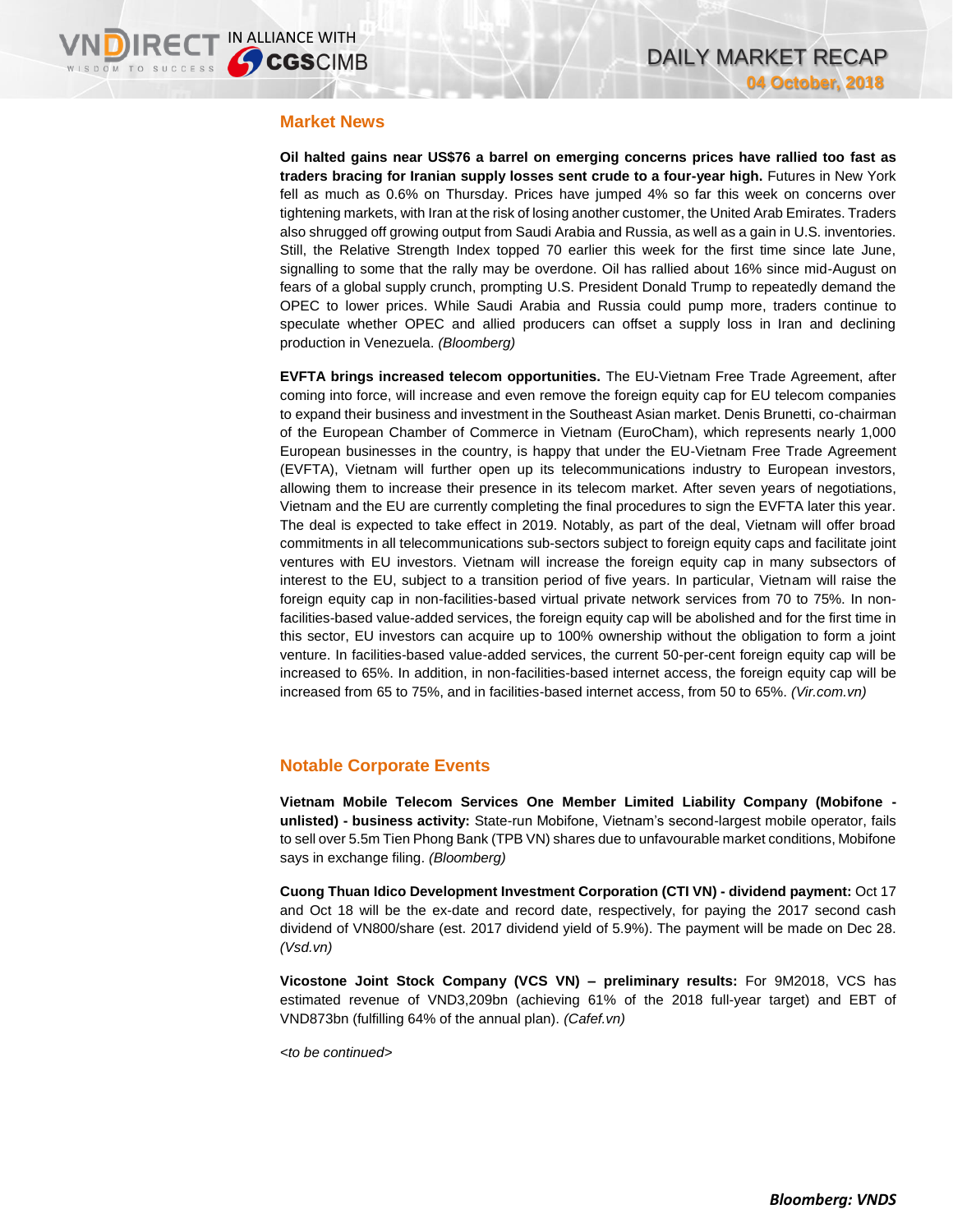# DAILY MARKET RECAP **04 October, 2018**

# **COVERAGE SUMMARY**

WISDOM TO SUCCESS

**VNDIRECT IN ALLIANCE WITH** 

| Ticker          | <b>Close</b><br>price | <b>Adjusted</b><br>target<br>price | <b>Upside</b> | Recom-<br>endation | Investment thesis summary/Update                                                                                                                                                                                                                                                                                                                                                                                                                                                                                                                                                                                                                      | <b>Latest</b><br>report |
|-----------------|-----------------------|------------------------------------|---------------|--------------------|-------------------------------------------------------------------------------------------------------------------------------------------------------------------------------------------------------------------------------------------------------------------------------------------------------------------------------------------------------------------------------------------------------------------------------------------------------------------------------------------------------------------------------------------------------------------------------------------------------------------------------------------------------|-------------------------|
| PC <sub>1</sub> | 27,000                | 35,300                             | 30.7%         | ADD                | Positive outlook for 2018 with surge in revenue thanks to: (1) New<br>contribution from My Dinh Plaza II and (2) commissioning of two new<br>hydropower plants in Q4, 2017. (3) Back log of VND2,040bn at end of 2017                                                                                                                                                                                                                                                                                                                                                                                                                                 | <b>Link</b>             |
| <b>LPB</b>      | 10,600                | 13,500                             | 27.4%         | ADD                | 1. Unique distribution advantage with more than 1000 PTOs across<br>country. Will be able to maintain strong credit growth thanks to good capital<br>buffer (CAR $\sim$ 13%) and strong liquidity (LDR $\sim$ 80%).<br>2. FY18 YE P/B cheap relative to peers.                                                                                                                                                                                                                                                                                                                                                                                        | Link                    |
| <b>VJC</b>      | 143,600               | 149,400                            | 4.0%          | <b>HOLD</b>        | 1. 1Q18 transport revenue reached VND6,035bn (+51.9% yoy)<br>2. In 2018, VJC will continue to expand its international network<br>3. VJC may not be able to pass on fuel costs if oil price continues to rise.<br>Moreover VJC appears to be overvalued compared to global peers which<br>are seeing multiple contraction due to rising fuel prices and looming<br>overcapacity in the APAC region                                                                                                                                                                                                                                                    | Link                    |
| <b>NLG</b>      | 32,000                | 35,500                             | 10.9%         | HOLD               | 1. NLG is well aligned with the new property market orientation. NLG<br>focuses on durable-demand products (affordable and social apartments<br>and landed properties).<br>2. FY2017 net revenue is forecasted at VND3,454 billion (+36.3% yoy) and<br>NPATMI at VND544 billion (+58% yoy). For 2018, revaluation of Hoang<br>Nam project will secure strong EAT growth. However, the share price is<br>reasonable this year.<br>3. Upside for the stock will come in 2018 as major projects are going to be<br>executed.                                                                                                                             | Link                    |
| <b>ACV</b>      | 86,000                | 112,000                            | 30.2%         | ADD                | 1. Likely beneficiary of air passenger boom over the next decade<br>2. MOT's divestment of ACV stake to be a significant catalyst<br>3. Higher return on capital justifies higher valuation                                                                                                                                                                                                                                                                                                                                                                                                                                                           | <b>Link</b>             |
| <b>DPM</b>      | 19,300                | 15,600                             | $-19.2%$      | <b>REDUCE</b>      | 1. High exposure to oil prices (forecasted to average US\$70/bbl in 2018)<br>implies potential further contraction in margins.<br>2. High depreciation burden leads to expected losses for the NPK - NH3<br>expansion project in 2018-2019. This project will only contribute to profits<br>from 2020 onwards as the plants reach full capacity.<br>3. Short to medium term catalysts include a pending change in VAT policy<br>(which would improve gross margin by 3-4% pts) and the acceleration of<br>PVN's divestment process in 2018.                                                                                                           | Link                    |
| QNS             | 41,200                | 44,600                             | 8.3%          | <b>HOLD</b>        | 1. Soymilk unable to recover due to intense competition.<br>2. Sugar production expansion mitigated price fall.                                                                                                                                                                                                                                                                                                                                                                                                                                                                                                                                       | <b>Link</b>             |
| <b>LTG</b>      | 38,000                | 46,000                             | 21.1%         | <b>ADD</b>         | 1. Market leader in the CPC segment with 21% market share (vs. second<br>largest player VFG with 8.3% market share). LTG could easily maintain the<br>market leadership in the segment thanks to (1) extensive distribution<br>network, and (2) established long-term relationships with suppliers.<br>2. Long-term strategy is to focus on the Agrifood segment with high<br>potential in export markets such as China, Philippines, Indonesia, etc.<br>3. LTG is trading far below its domestic peers.                                                                                                                                              | Link                    |
| <b>VCB</b>      | 63,000                | 79,500                             | 26.2%         | <b>ADD</b>         | 1. VCB is a well-regarded state-owned commercial bank (SOCB) with an<br>extensive network, a critical role in Vietnam's national payment system and<br>leading card issuer.<br>2. Its strong deposit franchise and large client base would support a gradual<br>shift in loan mix to higher-yield segments such as personal lending, in our<br>view.<br>3. Its asset quality is best in class, with well-controlled NPLs and a high<br>provisioning buffer (NPL of 1.1%, loan loss reserve ratio, LLR, of 131% at<br>end- $FY17$ ).<br>4. We project an enviable net profit CAGR of 17.7% over FY18-20F, with<br>ROE improving to 20.1% by end-FY20F. | Link                    |
| MBB             | 24,000                | 33,400                             | 39.2%         | <b>ADD</b>         | 1. MBB is looking to push fee income through bancassurance and<br>internet/mobile banking.<br>2. High loan growth to be supported by sufficient capital and funding.<br>3. MBB still trades at a discount to peers.                                                                                                                                                                                                                                                                                                                                                                                                                                   | Link                    |
| <b>VSC</b>      | 44,450                | 53,400                             | 20.1%         | <b>ADD</b>         | 1. VSC will boost VGP capacity by a third to 800,000 TEU by 2019 through<br>the additional of a new quay crane and a back-end logistics center which is<br>75% complete at the moment.<br>2. 2018 net profit expected to soar to VND360bn (+34.8% YoY).<br>3. Valuation is attractive due to the foreign investors' sell off over the last<br>few weeks. VSC is currently trading at 12M EV/EBITDA 5.6x, well below<br>the peer average of 6.7x.                                                                                                                                                                                                      | <b>Link</b>             |
| <b>VPB</b>      | 26,350                | 36,700                             | 39.3%         | ADD                | 1. VPB delivered ROA of 1.9% and ROE of 24.8% in FY16, the highest<br>returns-on-capital among local peers and impressive even in a regional<br>context.                                                                                                                                                                                                                                                                                                                                                                                                                                                                                              | <b>Link</b>             |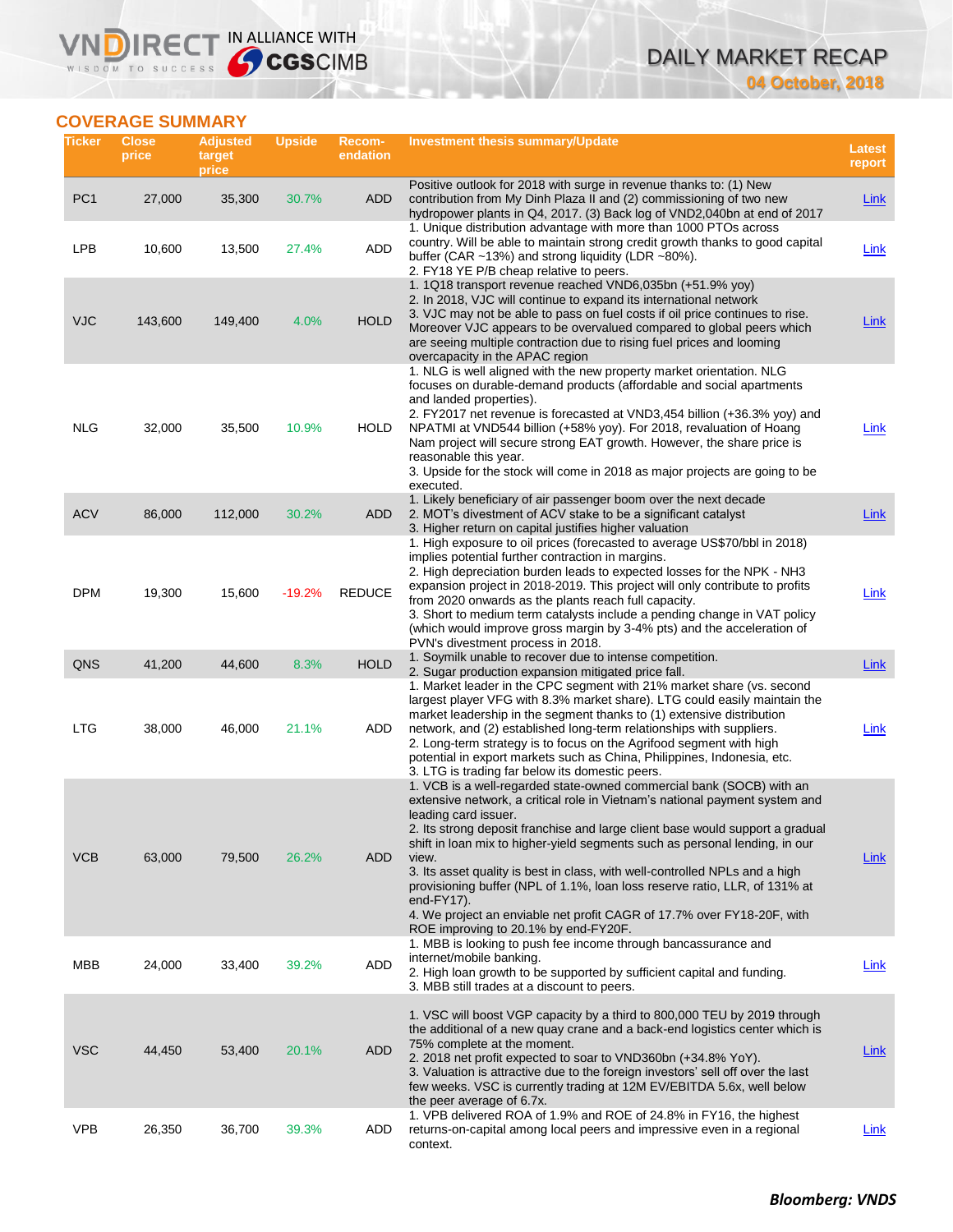# DAILY MARKET RECAP **04 October, 2018**

| Ticker     | <b>Close</b><br>price | <b>Adjusted</b><br>target<br>price | <b>Upside</b> | Recom-<br>endation | <b>Investment thesis summary/Update</b>                                                                                                                                                                                                                                                                                                                                                                                                                                                                                                                                        | Latest<br>report |
|------------|-----------------------|------------------------------------|---------------|--------------------|--------------------------------------------------------------------------------------------------------------------------------------------------------------------------------------------------------------------------------------------------------------------------------------------------------------------------------------------------------------------------------------------------------------------------------------------------------------------------------------------------------------------------------------------------------------------------------|------------------|
|            |                       |                                    |               |                    | 2. FY16 NIM of 7.7% was driven by a shift in loan mix towards higher<br>yielding segments, such as consumer finance, retail, household and micro-<br>SME loans.<br>3. Strong topline growth in FY14-16, complemented by an improvement in<br>operational efficiency on continued investments into technology.<br>4. We expect strong earnings growth in FY17-20F with forecasted net profit                                                                                                                                                                                    |                  |
| <b>TCM</b> | 30,000                | 22,500                             | $-25.0%$      | <b>REDUCE</b>      | CAGR of 25.6% and sustained high average ROE of 22.7%.<br>1. High property value offsets the lack of foreign room.<br>2. Core segments to perform moderately well in 2018.<br>3. We expect that FY18 core-earnings to grow by a robust 45%.                                                                                                                                                                                                                                                                                                                                    | Link             |
| <b>HPG</b> | 41,400                | 47,800                             | 15.5%         | ADD                | 1. Expect higher construction steel consumption across Vietnam in 2018F<br>2. Ability to sustain and even consolidate its leading market position<br>3. Margin expansion from rising steel prices & soft raw material prices<br>4. HPG's long-steel capacity to double over the next 12 months                                                                                                                                                                                                                                                                                 | Link             |
| <b>PVT</b> | 18,750                | 29,900                             | 59.5%         | <b>ADD</b>         | 1. PVT has a chartering profile skewed towards fixed rates, which offers<br>protection against the current low-rate environment, while providing<br>potential upside for recovery.<br>2. PVT has the largest tanker fleet and LPG fleet among Vietnam carriers,<br>and is able to ride on growing demand for fossil fuels and LPG from the civil<br>and industrial sectors.<br>3. The company plans to upsize and rejuvenate its fleet over the next few<br>years to respond to Vietnam's increasing refinery capacity and growing<br>demand for LPG.                          | <b>Link</b>      |
| STK        | 18,050                | 27,600                             | 52.9%         | ADD                | 1. STK is currently the Vietnam's 2nd largest polyester yarn manufacturer,<br>accounting for 28% of the country's total polyester yarn exports.<br>2. Unmet domestic demand and growing demand from export markets,<br>driven by recent trade agreements.<br>3. However, fierce competition from Chinese yarn, as well as input price<br>volatility present downside risks.                                                                                                                                                                                                    | Link             |
| IDI        | 13,550                | 26,600                             | 96.3%         | <b>ADD</b>         | 1. IDI has gradually risen to become one of the most promising Vietnamese<br>pangasius exporters. The firm has endured multiple downturns in the<br>industry, demonstrating its resilience and good management quality. The<br>share price, however, is volatile.<br>2. We expect that pangasius exports will grow strongly in 2018.<br>3. Fish feed segment and fishmeal/fish fat segment will see strong growth<br>in 2018<br>4. IDI will continue to increase its capacity to support growth over the next<br>2-3 years.<br>5. High dividend yield and attractive valuation | <b>Link</b>      |
| AAA        | 17,150                | 25,300                             | 47.5%         | ADD                | 1. AAA is the largest plastic packaging manufacturer and exporter in South<br>East Asia, with current production capacity of 8,000 tonnes/month.<br>2. AAA will be able to capture market share globally in countries such as<br>Japan, as well as the U.S and EU in coming years.<br>3. AAA aims to expand its production and adopt effective cost controls.<br>4. Positive outlook for AAA in 2018.<br>5. AAA's valuation is attractive in light of its strong revenue growth and<br>improving profitability.                                                                | Link             |
| <b>PNJ</b> | 108,000               | 120,700                            | 11.8%         | <b>HOLD</b>        | 1. Extensive store network continued to serve as a major driver for PNJ's<br>growth.<br>2. Robust Same-Store Sales Growth (SSSG)<br>3. PNJ is diversifying its jewelry-focused product mix by introducing fashion<br>accessories such as mid-range branded watches since 2012.<br>3. Growing benefits from expanding store network and developing omni-<br>channel platform.                                                                                                                                                                                                   | Link             |
| KDH        | 34,700                | 34,900                             | 0.6%          | <b>HOLD</b>        | 1. KDH owns 500ha land bank in the inner city area of HCMC following its<br>recent merger with Binh Chanh Construction & Investment (BCI, Unlisted).<br>2. Its strategy to develop mid-range condos and gated townhouse<br>communities makes for a diversified range of products and lowers market<br>risk.<br>3. We believe KDH's high quality housing developments have helped it to<br>establish its brand name among prospective buyers, driving strong sales<br>absorption.                                                                                               | Link             |
| VGI        | 23,600                | 17,400                             | $-26.3%$      | <b>REDUCE</b>      | 1. VGI is the largest telco to be listed on Vietnam stock market and holds<br>the leading position in six out of nine countries under coverage.<br>2. VGI provides full telecom services including calls, texts, mobile data and<br>fiber optic internet broadband in nine countries across Africa, Latin America<br>and Southeast Asia.<br>3. Long term growth driver will be Mytel, VGI's new JV in Myanmar, given<br>the domestic backdrop of a relatively high smartphone adoption rate of 70%<br>of total mobile users                                                    | Link             |

**VNDIRECT IN ALLIANCE WITH** 

WISDOM TO SUCCESS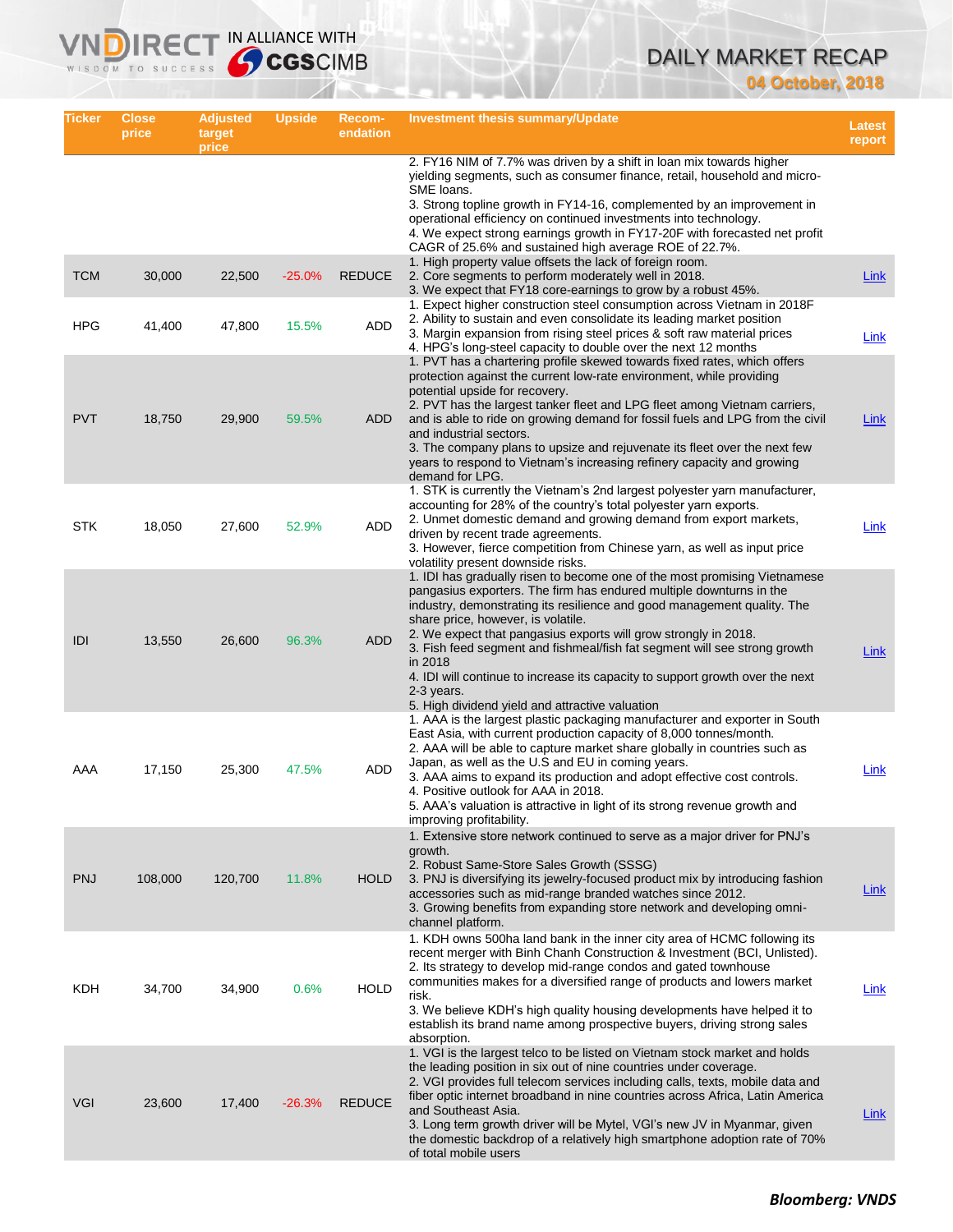## **MARKET MOVEMENTS**

WISDOM TO SUCCESS

| <b>HOSE</b>        |              |     |      |         |              |
|--------------------|--------------|-----|------|---------|--------------|
| <b>Top gainers</b> |              |     |      |         | <b>VND</b>   |
| <b>Ticker</b>      | Last         | Cha | %chq | Vol.    | <b>Index</b> |
|                    | <b>Price</b> |     |      |         | impact       |
| <b>BRC</b>         | 9,820        | 640 | 6.97 | 40      | 0.002        |
| <b>RIC</b>         | 6,150        | 400 | 6.96 | 150     | 0.004        |
| TS4                | 7,850        | 510 | 6.95 | 83.810  | 0.003        |
| <b>HVG</b>         | 8,340        | 540 | 6.92 | 2.19MLN | 0.038        |
| <b>CMX</b>         | 7,270        | 470 | 6.91 | 99,770  | 0.002        |

**VNDIRECT IN ALLIANCE WITH** 

| <b>Top losers</b> |              |          |         |         | <b>VND</b>   |
|-------------------|--------------|----------|---------|---------|--------------|
| <b>Ticker</b>     | Last         | Cha      | %cha    | Vol.    | <b>Index</b> |
|                   | <b>Price</b> |          |         |         | impact       |
| <b>SJF</b>        | 19,100       | $-1,400$ | $-6.83$ | 2.60MLN | $-0.034$     |
| <b>TGG</b>        | 12,400       | $-900$   | $-6.77$ | 628,500 | $-0.008$     |
| <b>TPC</b>        | 11,900       | -850     | $-6.67$ | 30,040  | $-0.006$     |
| <b>TCR</b>        | 2.340        | $-160$   | $-6.40$ | 9,670   | $-0.001$     |
| TDW               | 20.500       | $-1,350$ | $-6.18$ | 10      | $-0.004$     |

|               | <b>Top index movers</b> |       |         |               | <b>VND</b>   |
|---------------|-------------------------|-------|---------|---------------|--------------|
| <b>Ticker</b> | Last                    | Cha   | $%$ chq | Vol.          | <b>Index</b> |
|               | <b>Price</b>            |       |         |               | impact       |
| <b>TCB</b>    | 30,200                  | 850   | 2.90    | 3.27MLN       | 0.924        |
| <b>GAS</b>    | 124,000                 | 1,300 | 1.06    | 227.900       | 0.774        |
| <b>MBB</b>    | 24,000                  | 900   |         | 3.90 21.45MLN | 0.605        |
| <b>VHM</b>    | 102,600                 | 600   | 0.59    | 331,810       | 0.500        |
| <b>PLX</b>    | 71,500                  | 800   | 1.13    | 501,260       | 0.322        |

| <b>Top index laggers</b> |              |          |         |         |              |  |  |  |
|--------------------------|--------------|----------|---------|---------|--------------|--|--|--|
| <b>Ticker</b>            | Last         | Cha      | %chq    | Vol.    | <b>Index</b> |  |  |  |
|                          | <b>Price</b> |          |         |         | impact       |  |  |  |
| VIС                      | 100,600      | $-1,600$ | $-1.57$ | 635.150 | $-1.588$     |  |  |  |
| <b>HDB</b>               | 38,750       | $-700$   | $-1.77$ | 2.44MLN | $-0.214$     |  |  |  |
| <b>VJC</b>               | 143,600      | $-1,200$ | $-0.83$ | 837,900 | $-0.202$     |  |  |  |
| <b>DHG</b>               | 94,000       | $-3,000$ | $-3.09$ | 167,410 | $-0.122$     |  |  |  |
| <b>BVH</b>               | 95,500       | $-500$   | $-0.52$ | 38,220  | $-0.109$     |  |  |  |

| <b>Top liquidity</b> |              |       |         |         | <b>VND</b>   |
|----------------------|--------------|-------|---------|---------|--------------|
| <b>Ticker</b>        | Last         | Cha   | $%$ chq | Val.    | <b>Index</b> |
|                      | <b>Price</b> |       |         | (VNDbn) | impact       |
| <b>MBB</b>           | 24,000       | 900   | 3.90    | 512     | 0.605        |
| <b>HPG</b>           | 41.400       | 100   | 0.24    | 490     | 0.066        |
| <b>GEX</b>           | 29,500       | 1,050 | 3.69    | 169     | 0.133        |
| <b>VCB</b>           | 63,000       | 0     | 0.00    | 146     | 0.000        |
| <b>MSN</b>           | 93.900       | 700   | 0.75    | 135     | 0.253        |

| <b>HOSE</b>        |              |     |         |         |              |                    |              | <b>HNX</b> |       |       |              |
|--------------------|--------------|-----|---------|---------|--------------|--------------------|--------------|------------|-------|-------|--------------|
| <b>Top gainers</b> |              |     |         |         | <b>VND</b>   | <b>Top gainers</b> |              |            |       |       | <b>VND</b>   |
| <b>Ticker</b>      | Last         | Chg | $%$ chq | Vol.    | <b>Index</b> | Ticker             | Last         | Chg        | %chq  | Vol.  | <b>Index</b> |
|                    | <b>Price</b> |     |         |         | impact       |                    | <b>Price</b> |            |       |       | impact       |
| BRC                | 9,820        | 640 | 6.97    | 40      | 0.002        | <b>CTB</b>         | 30,800       | 2,800      | 10.00 | 402   | 0.000        |
| <b>RIC</b>         | 6,150        | 400 | 6.96    | 150     | 0.004        | <b>SRA</b>         | 29,700       | 2,700      | 10.00 | 6,220 | 0.000        |
| TS4                | 7,850        | 510 | 6.95    | 83.810  | 0.003        | CAN                | 28,700       | 2,600      | 9.96  | 100   | 0.000        |
| <b>HVG</b>         | 8,340        | 540 | 6.92    | 2.19MLN | 0.038        | <b>VDL</b>         | 29,100       | 2,600      | 9.81  | 2,400 | 0.000        |
| <b>CMX</b>         | 7,270        | 470 | 6.91    | 99,770  | 0.002        | VGP                | 20,700       | 1,800      | 9.52  | 100   | 0.000        |
|                    |              |     |         |         |              |                    |              |            |       |       |              |

| <b>Top losers</b> |              |          |         |         | <b>VND</b>   | <b>Top losers</b> |              |          |          |        | <b>VND</b>   |
|-------------------|--------------|----------|---------|---------|--------------|-------------------|--------------|----------|----------|--------|--------------|
| <b>Ticker</b>     | Last         | Chg      | $%$ chq | Vol.    | <b>Index</b> | Ticker            | Last         | Chg      | %chq     | Vol.   | <b>Index</b> |
|                   | <b>Price</b> |          |         |         | impact       |                   | <b>Price</b> |          |          |        | impact       |
| <b>SJF</b>        | 19.100       | $-1.400$ | $-6.83$ | 2.60MLN | $-0.034$     | <b>PW</b>         | 800          | $-100$   | $-11.11$ | 47.100 | 0.000        |
| <b>TGG</b>        | 12,400       | $-900$   | $-6.77$ | 628,500 | $-0.008$     | <b>PJC</b>        | 41,100       | $-4,500$ | $-9.87$  | 400    | 0.000        |
| <b>TPC</b>        | 11.900       | $-850$   | $-6.67$ | 30.040  | $-0.006$     | VC1               | 13.400       | $-1.400$ | $-9.46$  | 300    | 0.000        |
| TCR               | 2,340        | $-160$   | $-6.40$ | 9,670   | $-0.001$     | <b>SGH</b>        | 37,700       | $-3,900$ | $-9.38$  | 200    | 0.000        |
| TDW               | 20,500       | $-1,350$ | $-6.18$ | 10      | $-0.004$     | <b>SSM</b>        | 8,700        | $-900$   | $-9.38$  | 121    | 0.000        |
|                   |              |          |         |         |              |                   |              |          |          |        |              |

|            | <b>VND</b><br><b>Top index movers</b> |       |         |               |                        |            | <b>Top index movers</b> |     |      |         | <b>VND</b>             |
|------------|---------------------------------------|-------|---------|---------------|------------------------|------------|-------------------------|-----|------|---------|------------------------|
| Ticker     | Last<br><b>Price</b>                  | Chg   | $%$ chq | Vol.          | <b>Index</b><br>impact | Ticker     | Last<br><b>Price</b>    | Chg | %chq | Vol.    | <b>Index</b><br>impact |
| TCB        | 30.200                                | 850   | 2.90    | 3.27MLN       | 0.924                  | <b>ACB</b> | 34,000                  | 500 | 1.49 | 3.19MLN | 0.636                  |
| <b>GAS</b> | 124,000                               | 1.300 | 1.06    | 227,900       | 0.774                  | <b>SHB</b> | 9,100                   | 100 | 1.11 | 5.86MLN | 0.106                  |
| <b>MBB</b> | 24.000                                | 900   |         | 3.90 21.45MLN | 0.605                  | <b>NVB</b> | 9.400                   | 300 | 3.30 | 2.72MLN | 0.089                  |
| <b>VHM</b> | 102,600                               | 600   | 0.59    | 331.810       | 0.500                  | <b>VGC</b> | 18,800                  | 400 | 2.17 | 1.45MLN | 0.083                  |
| <b>PLX</b> | 71.500                                | 800   | 1.13    | 501.260       | 0.322                  | <b>SHS</b> | 16,600                  | 600 | 3.75 | 1.23MLN | 0.056                  |

|            | <b>VND</b><br><b>Top index laggers</b> |          |         |         |          |            | <b>Top index laggers</b> |          |         |         | <b>VND</b> |
|------------|----------------------------------------|----------|---------|---------|----------|------------|--------------------------|----------|---------|---------|------------|
| Ticker     | Last                                   | Chg      | $%$ chq | Vol.    | Index    | Ticker     | Last                     | Chg      | %chq    | Vol.    | Index      |
|            | <b>Price</b>                           |          |         |         | impact   |            | <b>Price</b>             |          |         |         | impact     |
| VIC        | 100.600                                | $-1.600$ | $-1.57$ | 635.150 | $-1.588$ | <b>VCS</b> | 93.000                   | $-5.800$ | $-5.87$ | .17MLN  | $-0.192$   |
| <b>HDB</b> | 38.750                                 | $-700$   | $-1.77$ | 2.44MLN | $-0.214$ | <b>DNP</b> | 13,900                   | $-800$   | $-5.44$ | 2,000   | $-0.033$   |
| VJC        | 143.600                                | $-1.200$ | $-0.83$ | 837.900 | $-0.202$ | DL1        | 33,900                   | -500     | $-1.45$ | 3.200   | $-0.026$   |
| <b>DHG</b> | 94,000                                 | $-3.000$ | $-3.09$ | 167.410 | $-0.122$ | <b>PJC</b> | 41.100                   | $-4.500$ | $-9.87$ | 400     | $-0.014$   |
| <b>BVH</b> | 95.500                                 | $-500$   | $-0.52$ | 38,220  | $-0.109$ | <b>SHN</b> | 9,400                    | $-100$   | $-1.05$ | 105.565 | $-0.011$   |

| <b>Top liquidity</b> |              |              |         |         | <b>VND</b> | <b>Top liquidity</b> |              |          |         |                   | <b>VND</b>   |
|----------------------|--------------|--------------|---------|---------|------------|----------------------|--------------|----------|---------|-------------------|--------------|
| Ticker               | Last         | Chg          | $%$ chq | Val.    | Index      | Ticker               | Last         | Chg      | %chq    | Val.              | <b>Index</b> |
|                      | <b>Price</b> |              |         | (VNDbn) | impact     |                      | <b>Price</b> |          |         | (VNDbn)           | impact       |
| <b>MBB</b>           | 24.000       | 900          | 3.90    | 512     | 0.605      | <b>PVS</b>           | 24.400       | 200      | 0.83    | 167               | 0.000        |
| <b>HPG</b>           | 41.400       | 100          | 0.24    | 490     | 0.066      | <b>VCS</b>           | 93,000       | $-5,800$ | $-5.87$ | 114               | 0.000        |
| <b>GEX</b>           | 29.500       | 1,050        | 3.69    | 169     | 0.133      | <b>ACB</b>           | 34,000       | 500      | 1.49    | 108               | 0.000        |
| <b>VCB</b>           | 63,000       | $\mathbf{0}$ | 0.00    | 146     | 0.000      | <b>SHB</b>           | 9,100        | 100      | 1.11    | 52                | 0.000        |
| <b>MSN</b>           | 93,900       | 700          | 0.75    | 135     | 0.253      | VCG                  | 19,100       | 100      | 0.53    | 51                | 0.000        |
|                      |              |              |         |         |            |                      |              |          |         | Source: Bloomberg | $4$ Oct      |

*4 Oct Source: Bloomberg*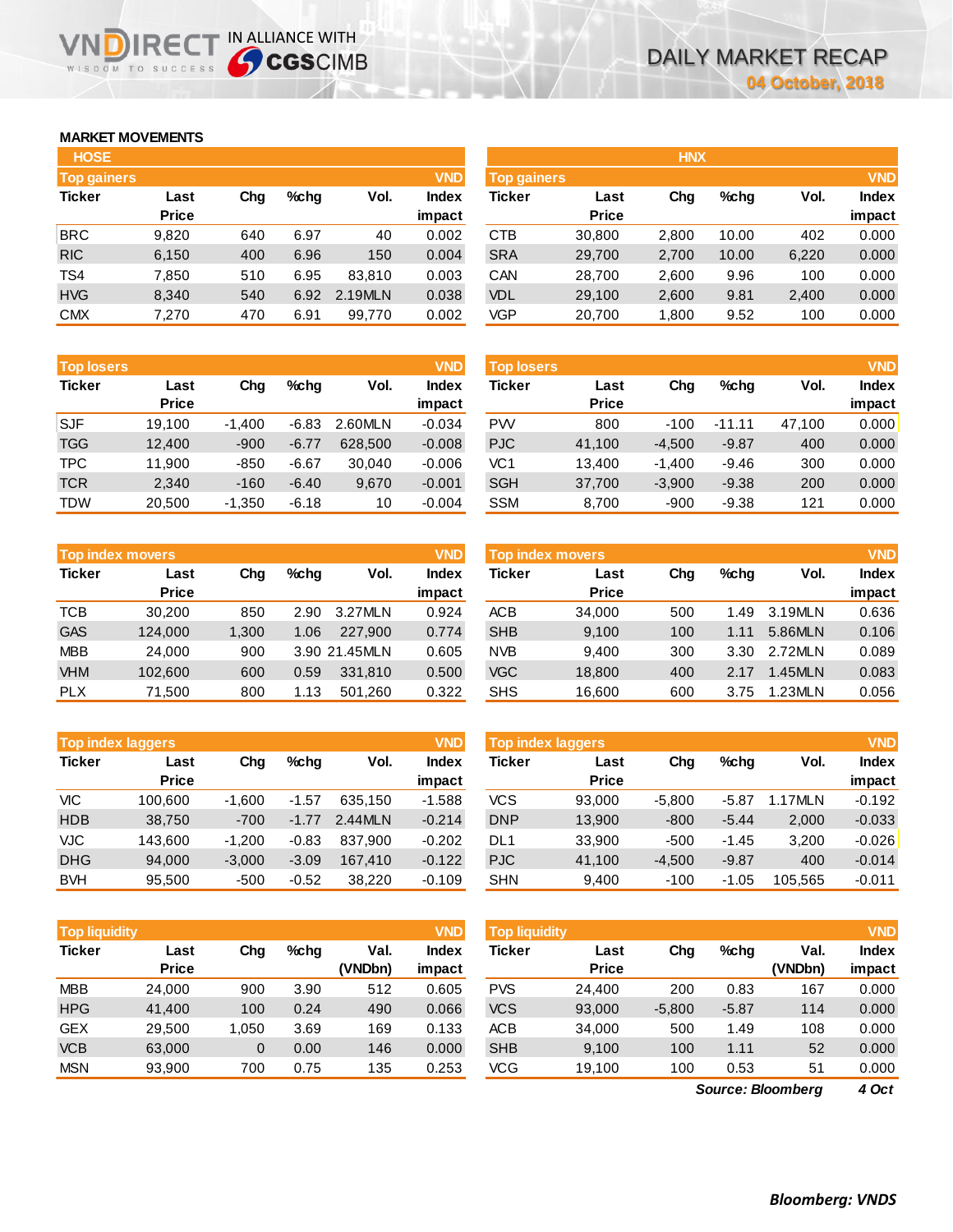### **FOREIGN ACTIVITIES**

WISDOM TO SUCCESS

RE<sub>(</sub>

**2018 ACCUMULATION**

IN ALLIANCE WITH

| Volume (Mn'shs)       | <b>HOSE</b> | <b>HNX</b> | Value (VND'bn)        | <b>HOSE</b> | <b>HNX</b> |
|-----------------------|-------------|------------|-----------------------|-------------|------------|
| <b>BUY</b>            | 11.9        | 2.7        | <b>BUY</b>            | 470.8       | 59.8       |
| % of market           | 6.1%        | 6.4%       | % of market           | 10.2%       | 8.1%       |
| <b>SELL</b>           | 20.5        | 1.3        | SELL                  | 895.8       | 30.3       |
| % of market           | 10.5%       | $3.0\%$    | % of market           | 19.3%       | 4.1%       |
| <b>NET BUY (SELL)</b> | (8.53)      | 1.4        | <b>NET BUY (SELL)</b> | (425.0)     | 29.5       |

*Source: HSX, HNX*



| <b>2018 ACCUMULATION</b> |             |            |                       |             |            |
|--------------------------|-------------|------------|-----------------------|-------------|------------|
| <b>Volume (MIn'shs)</b>  | <b>HOSE</b> | <b>HNX</b> | <b>Value (VND'bn)</b> | <b>HOSE</b> | <b>HNX</b> |
| <b>BUY</b>               | 3,755.8     | 366.0      | <b>BUY</b>            | 220,324.8   | 6,781.2    |
| % of market              | 9.7%        | 3.5%       | % of market           | 20.1%       | 4.1%       |
| <b>SELL</b>              | 3,414.3     | 402.4      | <b>SELL</b>           | 179,512.1   | 7,499.0    |
| % of market              | 8.8%        | 3.9%       | % of market           | 16.3%       | 4.5%       |
| <b>NET BUY (SELL)</b>    | 341.5       | (36.4)     | <b>NET BUY (SELL)</b> | 40,813      | (717.9)    |

*Source: HSX, HNX*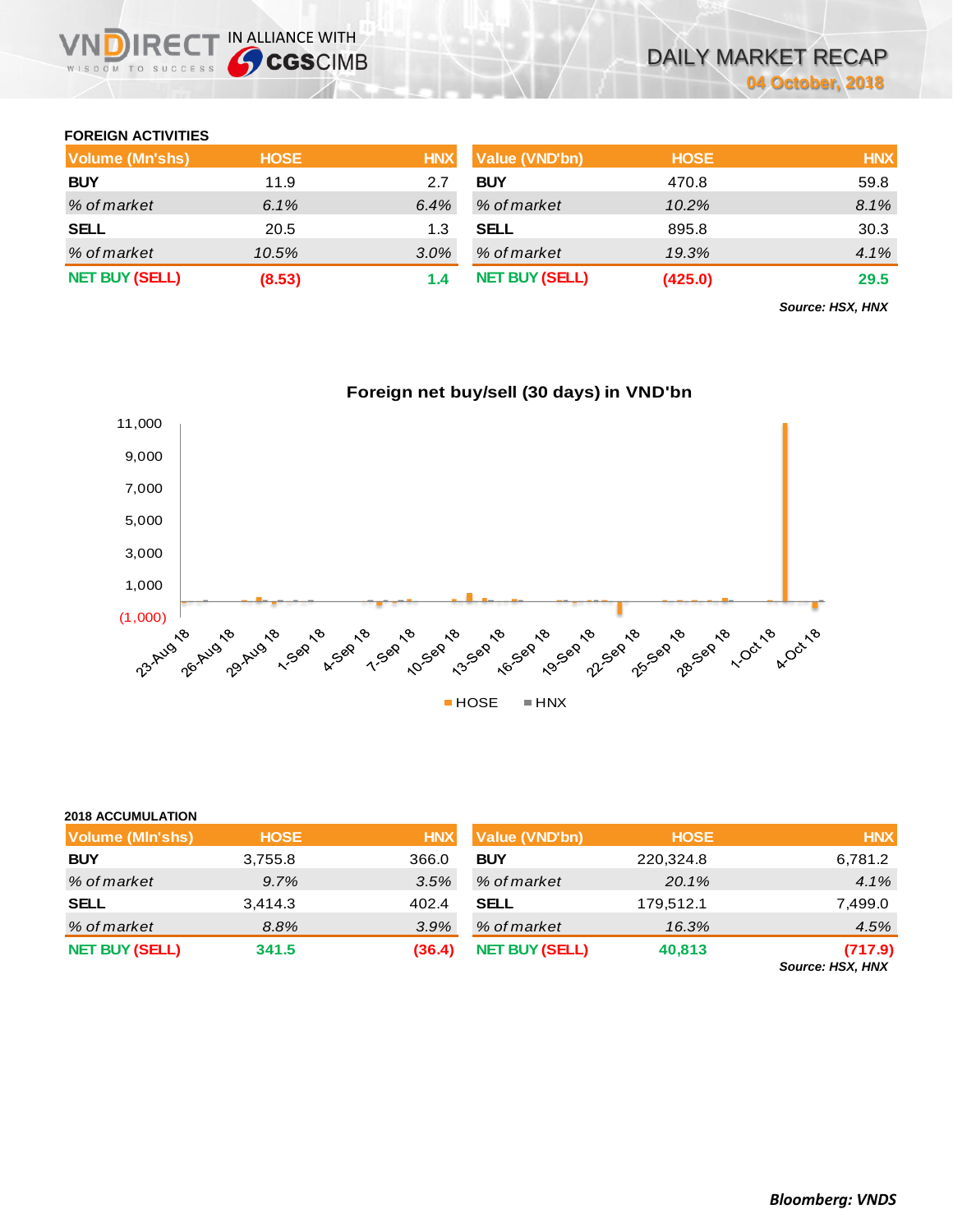### **FOREIGN ACTIVITIES**

WISDOM TO SUCCESS

n

|               |                               | <b>HOSE</b> |         |       |                        | <b>HNX</b> |                               |     |      |       |                 |
|---------------|-------------------------------|-------------|---------|-------|------------------------|------------|-------------------------------|-----|------|-------|-----------------|
|               | Top buy by foreigners (value) |             |         |       | <b>VND'bn</b>          |            | Top buy by foreigners (value) |     |      |       | <b>VND'bn</b>   |
| <b>Ticker</b> | Last<br><b>Price</b>          | Chg         | %chg    | Value | <b>Index</b><br>impact | Ticker     | Last<br><b>Price</b>          | Chg | %chg | Value | Index<br>impact |
| <b>HPG</b>    | 41,400                        | 100         | 0.24    | 164.2 | 0.066                  | <b>PVS</b> | 24,400                        | 200 | 0.83 | 51.5  | 0.000           |
| <b>PNJ</b>    | 108,000                       | 200         | 0.19    | 46.0  | 0.010                  | <b>CEO</b> | 13,900                        | 300 | 2.21 | 3.4   | 0.000           |
| <b>DHG</b>    | 94,000                        | $-3,000$    | $-3.09$ | 29.9  | $-0.122$               | ∟HC        | 64,000                        | 500 | 0.79 | 0.7   | 0.000           |
| <b>TCB</b>    | 30,200                        | 850         | 2.90    | 29.9  | 0.924                  | <b>MST</b> | 5.200                         | 100 | 1.96 | 0.5   | 0.000           |
| <b>VCB</b>    | 63,000                        | 0           | 0.00    | 21.4  | 0.000                  | <b>DTD</b> | 12,200                        | 200 | 1.67 | 0.4   | 0.000           |

**IRECT IN ALLIANCE WITH** 

|               | <b>HNX</b>                    |     |      |       |               |  |  |  |  |  |  |  |  |
|---------------|-------------------------------|-----|------|-------|---------------|--|--|--|--|--|--|--|--|
|               | Top buy by foreigners (value) |     |      |       | <b>VND'bn</b> |  |  |  |  |  |  |  |  |
| <b>Ticker</b> | Last                          | Cha | %chq | Value | <b>Index</b>  |  |  |  |  |  |  |  |  |
|               | <b>Price</b>                  |     |      |       | impact        |  |  |  |  |  |  |  |  |
| <b>PVS</b>    | 24,400                        | 200 | 0.83 | 51.5  | 0.000         |  |  |  |  |  |  |  |  |
| CEO           | 13,900                        | 300 | 2.21 | 3.4   | 0.000         |  |  |  |  |  |  |  |  |
| <b>LHC</b>    | 64,000                        | 500 | 0.79 | 0.7   | 0.000         |  |  |  |  |  |  |  |  |
| <b>MST</b>    | 5,200                         | 100 | 1.96 | 0.5   | 0.000         |  |  |  |  |  |  |  |  |
| DTD.          | 12,200                        | 200 | 1.67 | 0.4   | 0.000         |  |  |  |  |  |  |  |  |

|               | Top sell by foreigners (value) |          |         |       | <b>VND'bn</b>   | Top sell by foreigners (value) |                      |        |         |       |                 |
|---------------|--------------------------------|----------|---------|-------|-----------------|--------------------------------|----------------------|--------|---------|-------|-----------------|
| <b>Ticker</b> | Last<br>Price                  | Chg      | %chg    | Value | Index<br>impact | Ticker                         | Last<br><b>Price</b> | Chg    | %chg    | Value | Index<br>impact |
| <b>HPG</b>    | 41.400                         | 100      | 0.24    | 358.4 | 0.066           | <b>PVS</b>                     | 24.400               | 200    | 0.83    | 12.3  | 0.000           |
| <b>MSN</b>    | 93.900                         | 700      | 0.75    | 93.9  | 0.253           | <b>VGC</b>                     | 18,800               | 400    | 2.17    | 7.1   | 0.000           |
| <b>VCB</b>    | 63,000                         | 0        | 0.00    | 75.6  | 0.000           | <b>ACB</b>                     | 34.000               | 500    | 1.49    | 6.3   | 0.000           |
| <b>PNJ</b>    | 108,000                        | 200      | 0.19    | 46.0  | 0.010           | <b>PVB</b>                     | 24,000               | 400    | 1.69    | 2.1   | 0.000           |
| VJC           | 143.600                        | $-1.200$ | $-0.83$ | 30.6  | $-0.202$        | <b>BVS</b>                     | 15.200               | $-100$ | $-0.65$ | 0.5   | 0.000           |

| <b>VND'bn</b><br>Top sell by foreigners (value) |                      |      |         |       |                        |  |  |  |  |  |  |
|-------------------------------------------------|----------------------|------|---------|-------|------------------------|--|--|--|--|--|--|
| Ticker                                          | Last<br><b>Price</b> | Cha  | %chq    | Value | <b>Index</b><br>impact |  |  |  |  |  |  |
| PVS                                             | 24,400               | 200  | 0.83    | 12.3  | 0.000                  |  |  |  |  |  |  |
| VGC                                             | 18,800               | 400  | 2.17    | 7.1   | 0.000                  |  |  |  |  |  |  |
| ACB                                             | 34,000               | 500  | 1.49    | 6.3   | 0.000                  |  |  |  |  |  |  |
| <b>PVB</b>                                      | 24,000               | 400  | 1.69    | 2.1   | 0.000                  |  |  |  |  |  |  |
| BVS                                             | 15,200               | -100 | $-0.65$ | 0.5   | 0.000                  |  |  |  |  |  |  |

|               | <b>Top net buy by foreigners (value)</b> |          |         |       | <b>VND'bn</b>          |            | Top net buy by foreigners (value) |     | <b>VND'bn</b> |       |                 |
|---------------|------------------------------------------|----------|---------|-------|------------------------|------------|-----------------------------------|-----|---------------|-------|-----------------|
| <b>Ticker</b> | Last<br><b>Price</b>                     | Chg      | $%$ chg | Value | <b>Index</b><br>impact | Ticker     | Last<br><b>Price</b>              | Chg | %chg          | Value | Index<br>impact |
| <b>DHG</b>    | 94.000                                   | $-3.000$ | $-3.09$ | 29.9  | $-0.122$               | <b>PVS</b> | 24.400                            | 200 | 0.83          | 39.2  | 0.000           |
| <b>KBC</b>    | 13.300                                   | 300      | 2.31    | 11.0  | 0.044                  | <b>CEO</b> | 13,900                            | 300 | 2.21          | 3.0   | 0.000           |
| <b>CTG</b>    | 27,700                                   | 200      | 0.73    | 7.1   | 0.232                  | LHC        | 64,000                            | 500 | 0.79          | 0.7   | 0.000           |
| <b>DGW</b>    | 27,050                                   | 50       | 0.19    | 5.7   | 0.001                  | <b>MST</b> | 5,200                             | 100 | 1.96          | 0.5   | 0.000           |
| SSI           | 33.300                                   | 950      | 2.94    | 4.3   | $-0.008$               | <b>DTD</b> | 12.200                            | 200 | 1.67          | 0.4   | 0.000           |

|               | <b>VND'bn</b><br>Top net sell by foreigners (value) |          |         |          |                 |            | Top net sell by foreigners (value) |        |         |              |                 |
|---------------|-----------------------------------------------------|----------|---------|----------|-----------------|------------|------------------------------------|--------|---------|--------------|-----------------|
| <b>Ticker</b> | Last<br><b>Price</b>                                | Chg      | %chg    | Value    | Index<br>impact | Ticker     | Last<br><b>Price</b>               | Chg    | %chg    | <b>Value</b> | Index<br>impact |
| <b>HPG</b>    | 41.400                                              | 100      | 0.24    | $-194.2$ | 0.066           | <b>VGC</b> | 18,800                             | 400    | 2.17    | $-7.06$      | 0.000           |
| <b>MSN</b>    | 93.900                                              | 700      | 0.75    | $-90.8$  | 0.253           | <b>ACB</b> | 34,000                             | 500    | 1.49    | $-6.29$      | 0.000           |
| <b>VCB</b>    | 63,000                                              | 0        | 0.00    | $-54.2$  | 0.000           | <b>PVB</b> | 24.000                             | 400    | .69،    | $-2.05$      | 0.000           |
| <b>VJC</b>    | 143.600                                             | $-1,200$ | $-0.83$ | $-29.8$  | $-0.202$        | <b>BVS</b> | 15,200                             | $-100$ | $-0.65$ | $-0.50$      | 0.000           |
| <b>HDB</b>    | 38,750                                              | $-700$   | $-1.77$ | $-19.5$  | $-0.214$        | VCG        | 19,100                             | 100    | 0.53    | $-0.36$      | 0.000           |

*Source: Bloomberg, HOSE, HNX*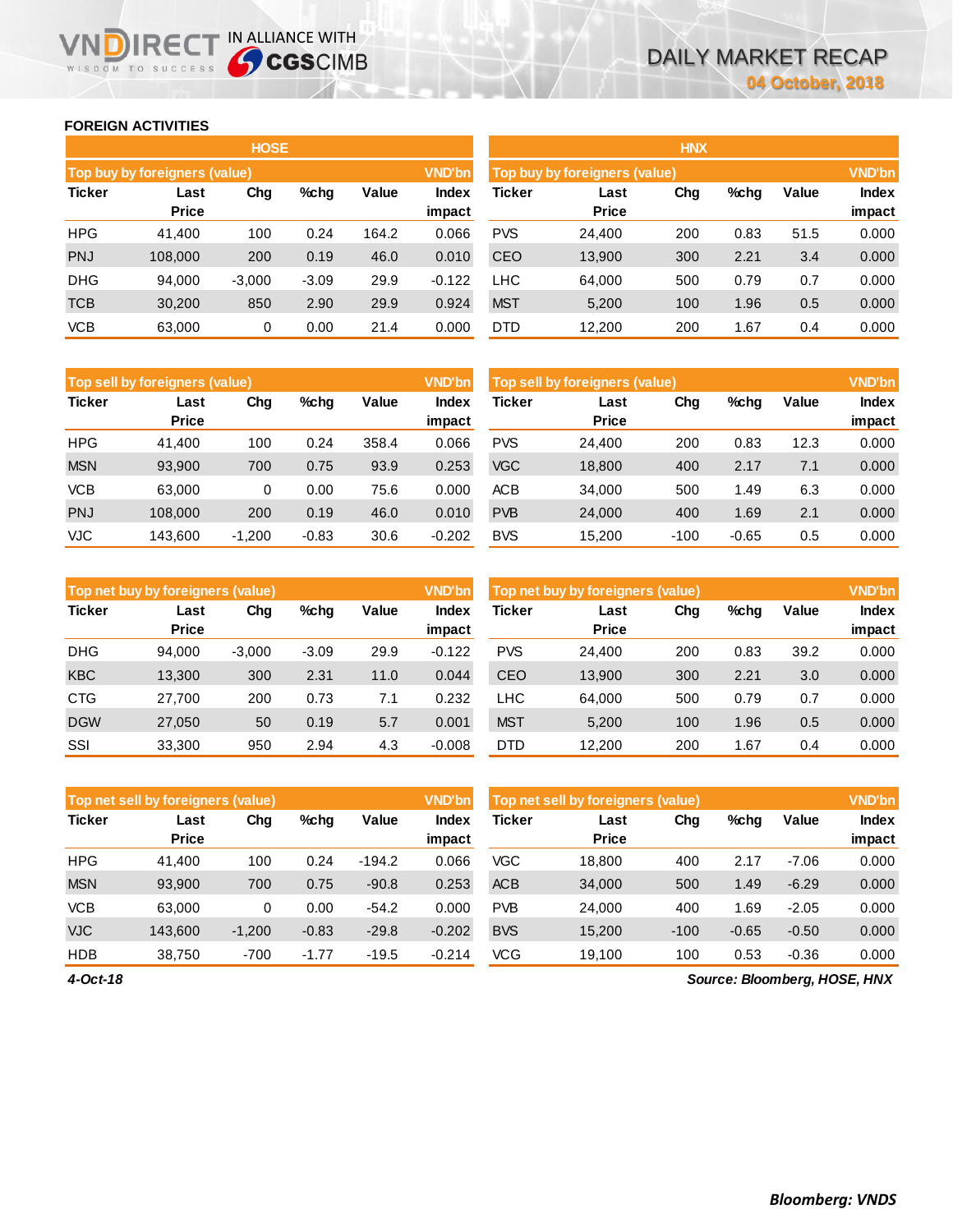# **TOP 60 MARKET CAP STOCKS SNAPSHOT ON HOSE**

NDIRECT IN ALLIANCE WITH

Vľ

**04 October, 2018**

|                        |                            |               |                                           |                   |                |                                                   |              |              |                                               | 04 October, 2018                  |                     |                    |                    |
|------------------------|----------------------------|---------------|-------------------------------------------|-------------------|----------------|---------------------------------------------------|--------------|--------------|-----------------------------------------------|-----------------------------------|---------------------|--------------------|--------------------|
|                        |                            |               | TOP 60 MARKET CAP STOCKS SNAPSHOT ON HOSE |                   |                |                                                   |              |              |                                               |                                   |                     |                    |                    |
| No. Ticker             | <b>Price</b><br><b>VND</b> | 1M            | Price change (%)<br>3M                    | 6M                | <b>US\$mln</b> | Mkt. Cap Outs. Vol. Float ratio<br><b>MIn'shs</b> | $\%$         |              | Avail. Fil Ave. daily vol.<br>% (30 days-shs) | P/E                               | P/B<br>$\pmb{\chi}$ | <b>ROE</b><br>$\%$ | <b>ROA</b><br>$\%$ |
| 1 VIC VM               | 100,600                    | $-1.5$        | $-4.2$                                    | $-4.5$            | 13,753         | 3,192                                             | 57.6         | 33.5         | 805,926                                       | $\boldsymbol{\mathsf{x}}$<br>77.8 | 7.2                 | 11.2               | 1.7                |
| 2 VHM VM               | 102,600                    | $-2.2$        | $-7.4$                                    | <b>N/A</b>        | 11,776         | 2,680                                             | 30.3         | 33.4         | 920,424                                       | 43.7                              | 3.0                 | N/A                | <b>N/A</b>         |
| 3 VNM VM               | 136,900                    | 4.8           | $-1.6$                                    | $-17.9$           | 10,212         | 1,741                                             | 49.1         | 40.9         | 929,292                                       | 27.0                              | 9.2                 | 34.9               | 28.8               |
| 4 GAS VM               | 124,000                    | 20.4          | 56.0                                      | $-4.6$            | 10,166         | 1,914                                             | 4.2          | 45.4         | 458,249                                       | 21.4                              | 5.5                 | 27.4               | 17.7               |
| 5 VCB VM               | 63,000                     | 3.3           | 13.3                                      | $-14.3$           | 9,709          | 3,598                                             | 22.9         | 9.2          | 1,682,381                                     | 20.1                              | 3.9                 | 20.5               | 1.2                |
| 6 SAB VM               | 226,000                    | 1.0           | 0.0                                       | 0.0               | 6,208          | 641                                               | 10.4         | 39.3         | 37,296                                        | 31.9                              | 9.2                 | 31.2               | 21.9               |
| 7 BID VM               | 36,750                     | 13.1          | 60.5                                      | $-18.0$           | 5,382          | 3,419                                             | 4.4          | 27.5         | 2,905,732                                     | 15.8                              | 2.5                 | 16.7               | 0.7                |
| 8 TCB VM               | 30,200                     | 15.7          | 11.9                                      | <b>N/A</b>        | 4,523          | 3,497                                             | 81.8         | 0.0          | 2,102,383                                     | 9.9                               | 2.2                 | 24.3               | 3.2                |
| 9 CTG VM               | 27,700                     | 6.9           | 26.5                                      | $-22.8$           | 4,418          | 3,723                                             | 15.8         | 0.0          | 5,906,937                                     | 13.3                              | 1.5                 | 12.2               | 0.7                |
| 10 MSN VM              | 93,900                     | $-0.1$        | 26.7                                      | $-14.6$           | 4,236          | 1,053                                             | 37.9         | 10.8         | 678,288                                       | 17.5                              | 5.8                 | 32.2               | 8.8                |
| 11 HPG VM              | 41,400                     | 6.2           | 11.6                                      | $-1.8$            | 3,766          | 2,124                                             | 55.8         | 9.5          | 6,165,497                                     | 9.8                               | 2.4                 | 30.1               | 17.6               |
| 12 PLX VM              | 71,500                     | 6.1           | 28.6                                      | $-13.3$           | 3,549          | 1,159                                             | 6.3          | 9.0          | 982,790                                       | 22.0                              | 4.4                 | 18.3               | 6.0                |
| 13 VRE VM              | 41,700                     | 10.0          | 8.0                                       | $-15.8$           | 3,396          | 1,901                                             | 100.0        | 17.5         | 1,851,871                                     | 52.7                              | 3.0                 | 5.7<br>67.1        | 5.6                |
| 14 VJC VM<br>15 BVHVM  | 143,600<br>95,500          | $-1.0$<br>5.8 | 9.6<br>34.5                               | $-22.0$<br>$-5.4$ | 3,331<br>2,867 | 542<br>701                                        | 53.2<br>31.2 | 5.5<br>24.2  | 762,065<br>100,814                            | 15.2<br>52.2                      | 7.3<br>4.4          | 8.5                | 19.7<br>1.4        |
| 16 VPB VM              | 26,350                     | 2.5           | $-0.2$                                    | $-33.7$           | 2,773          | 2,457                                             | 76.1         | 0.0          | 4,313,900                                     | 9.9                               | 2.3                 | 26.9               | 2.5                |
| 17 NVL VM              | 64,000                     | $-1.2$        | 27.7                                      | $-16.9$           | 2,488          | 907                                               | 31.1         | 41.0         | 560,512                                       | 25.3                              | 4.2                 | 18.7               | 4.7                |
| 18 MBB VM              | 24,000                     | 3.9           | 19.5                                      | $-21.8$           | 2,221          | 2,160                                             | 61.2         | 0.0          | 5,751,991                                     | 11.4                              | 1.7                 | 16.3               | 1.5                |
| 19 MWG VM              | 128,900                    | 8.9           | 23.3                                      | 22.9              | 1,783          | 323                                               | 85.7         | 0.0          | 547,773                                       | 15.2                              | 5.5                 | 43.9               | 13.7               |
| 20 HDB VM              | 38,750                     | 3.6           | 13.0                                      | $-16.7$           | 1,628          | 981                                               | 100.0        | 2.5          | 1,566,920                                     | 19.7                              | 2.7                 | 14.9               | 1.0                |
| 21 FPT VM              | 45,850                     | 4.0           | 14.6                                      | $-14.5$           | 1,205          | 614                                               | 81.7         | 0.0          | 865,116                                       | 9.0                               | 2.4                 | 28.6               | 11.4               |
| 22 STB VM              | 13,850                     | 23.1          | 34.5                                      | $-11.2$           | 1,070          | 1,804                                             | 94.0         | 12.3         | 8,301,669                                     | 16.8                              | 1.1                 | 6.4                | 0.4                |
| 23 ROS VM              | 40,000                     | 0.0           | $-0.5$                                    | $-64.4$           | 972            | 568                                               | 27.0         | 46.8         | 1,474,401                                     | 29.1                              | 3.9                 | 14.6               | 8.3                |
| 24 BHN VM              | 91,900                     | 12.8          | 6.2                                       | $-27.1$           | 912            | 232                                               | 0.9          | 31.4         | 1,730                                         | 33.1                              | 5.6                 | 17.3               | 6.7                |
| 25 EIB VM              | 14,850                     | 6.1           | 4.6                                       | 1.0               | 782            | 1,229                                             | 83.8         | 0.0          | 247,885                                       | 14.8                              | 1.2                 | 8.6                | 0.9                |
| 26 TPB VM              | 27,000                     | 0.7           | 6.1                                       | <b>N/A</b>        | 770            | 666                                               | 95.3         | 0.0          | 340,324                                       | 15.7                              | 2.3                 | 15.9               | 0.8                |
| 27 PNJ VM              | 108,000                    | 8.0           | 32.8                                      | $-19.6$           | 750            | 162                                               | 64.1         | 0.0          | 535,174                                       | 21.1                              | 5.2                 | 33.9               | 19.8               |
| 28 SSIVM               | 33,300                     | 8.5           | 22.2                                      | $-20.5$           | 713            | 500                                               | 76.7         | 43.7         | 3,642,171                                     | 12.9                              | 1.8                 | 14.4               | 6.9                |
| 29 HNG VM              | 16,850                     | $-5.9$        | 60.5                                      | 86.2              | 640            | 887                                               | 42.0         | 56.2         | 1,553,005                                     | <b>N/A</b>                        | 1.3                 | $-4.1$             | $-1.4$             |
| 30 KDH VM              | 34,700                     | 14.9          | 21.5                                      | $-6.8$            | 605            | 407                                               | 76.5         | 2.8          | 260,827                                       | 23.5                              | 2.2                 | 10.0               | 6.0                |
| 31 CTD VM              | 164,800                    | 1.1           | 19.0                                      | 12.1              | 553            | 78                                                | 86.9         | 5.1          | 179,362                                       | 8.1                               | 1.7                 | 22.5               | 11.8               |
| 32 DHG VM              | 94,000                     | 1.4           | $-5.9$                                    | $-17.5$           | 526            | 131                                               | 32.0         | 50.7         | 258,308                                       | 23.3                              | 4.2                 | 18.4               | 14.1               |
| 33 GEX VM              | 29,500                     | 5.0<br>4.4    | 14.2                                      | $-8.5$            | 514            | 407                                               | 69.8         | 36.5         | 2,632,469                                     | 11.7<br>6.9                       | 2.2<br>1.4          | 22.3<br>20.9       | 6.9                |
| 34 REE VM<br>35 VCIVM  | 36,950<br>66,400           | 8.3           | 23.2<br>20.3                              | $-6.0$<br>$-23.3$ | 491<br>464     | 310<br>163                                        | 84.4<br>65.3 | 0.0<br>58.9  | 691,598<br>187,642                            | 15.5                              | 3.6                 | 30.5               | 12.5<br>13.9       |
| 36 DXG VM              | 29,400                     | 8.1           | 18.1                                      | $-11.4$           | 441            | 350                                               | 69.7         | 1.0          | 3,575,644                                     | 10.2                              | 2.4                 | 26.2               | 9.5                |
| 37 SBT VM              | 20,550                     | 9.9           | 39.8                                      | 17.8              | 436            | 495                                               | 52.7         | 91.8         | 3,406,927                                     | 19.5                              | 1.6                 | 11.1               | 4.2                |
| 38 HCM VM              | 69,400                     | 15.5          | 31.4                                      | $-22.2$           | 385            | 130                                               | 66.5         | 38.1         | 278,509                                       | 11.3                              | 3.1                 | 29.3               | 16.8               |
| 39 VHC VM              | 95,500                     | 20.9          | 69.0                                      | 34.9              | 378            | 92                                                | 38.4         | 60.7         | 151,916                                       | 11.1                              | 2.8                 | 27.2               | 15.0               |
| 40 PVD VM              | 21,900                     | 45.0          | 71.8                                      | 21.0              | 359            | 383                                               | 49.4         | 29.9         | 3,955,469                                     | <b>N/A</b>                        | 0.6                 | $-0.1$             | $0.0\,$            |
| 41 TCH VM              | 23,550                     | $-13.9$       | 11.3                                      | 11.6              | 356            | 353                                               | 50.0         | 45.3         | 890,182                                       | 21.8                              | 1.8                 | 8.5                | 7.8                |
| 42 GMD VM              | 27,700                     | 5.7           | 15.4                                      | $-7.8$            | 352            | 297                                               | 60.8         | 0.0          | 1,021,689                                     | 4.5                               | 1.3                 | 30.1               | 18.2               |
| 43 SCS VM              | 152,000                    | $-9.0$        | <b>N/A</b>                                | <b>N/A</b>        | 325            | 50                                                | 99.1         | 33.7         | 9,626                                         | 23.3                              | 9.0                 | 40.8               | 35.2               |
| 44 DPM VM              | 19,300                     | 9.0           | 16.3                                      | $-9.4$            | 324            | 391                                               | 40.2         | 28.4         | 532,659                                       | 13.4                              | 1.0                 | 8.0                | 5.9                |
| 45 NT2 VM              | 26,100                     | $-1.1$        | $-13.9$                                   | $-15.3$           | 322            | 288                                               | 32.1         | 27.6         | 227,258                                       | 9.0                               | 2.1                 | 19.5               | 8.5                |
| 46 PAN VM              | 54,000                     | $-6.6$        | $-4.8$                                    | $-25.0$           | 309            | 133                                               | 54.0         | 59.6         | 72,938                                        | 14.3                              | 2.4                 | 16.0               | 6.8                |
| 47 PDR VM              | 27,000                     | 6.1           | $-3.6$                                    | $-19.7$           | 308            | 266                                               | 37.8         | 42.7         | 1,299,715                                     | 13.7                              | 2.4                 | 19.4               | 5.4                |
| 48 YEG VM              | 227,000                    | 8.2           | $-11.6$                                   | <b>N/A</b>        | 304            | 31                                                | 100.0        | 55.8         | 21,959                                        | 91.8                              | 17.7                | 29.0               | 11.6               |
| 49 VPI VM              | 42,600                     | 1.4           | 4.0                                       | <b>N/A</b>        | 292            | 160                                               | 100.0        | 38.8         | 206,970                                       | 9.9                               | 3.7                 | 38.8               | 13.1               |
| 50 NLG VM              | 32,000                     | 5.6           | 13.5                                      | $-9.9$            | 290            | 212                                               | 63.6         | 0.0          | 634,429                                       | 14.0                              | 1.8                 | 13.3               | 5.5                |
| 51 CII VM              | 26,600                     | 2.3           | 3.9                                       | $-15.4$           | 279            | 245                                               | 85.7         | 14.7         | 518,914                                       | <b>N/A</b>                        | 1.3                 | $-0.2$             | 0.0                |
| 52 PPC VM<br>53 KBC VM | 20,300<br>13,300           | 12.2          | 17.0                                      | 6.8               | 279<br>268     | 321<br>470                                        | 24.7         | 33.7<br>31.3 | 261,498                                       | 6.7<br>14.2                       | 1.1                 | 17.3               | 11.5               |
| 54 HT1 VM              | 15,450                     | 10.8<br>23.1  | 13.7<br>42.4                              | $-8.3$<br>7.3     | 252            | 382                                               | 75.4<br>20.0 | 44.2         | 2,372,389<br>541,143                          | 10.1                              | 0.7<br>1.1          | 5.3<br>10.9        | 2.9<br>5.2         |
| 55 DCM VM              | 11,100                     | 9.4           | 8.8                                       | $-10.5$           | 252            | 529                                               | 24.4         | 45.0         | 781,824                                       | 14.1                              | 0.9                 | 6.6                | 3.8                |
| 56 LGC VM              | 29,700                     | 2.9           | 14.7                                      | 56.3              | 245            | 193                                               | <b>N/A</b>   | 4.0          | 113                                           | 34.5                              | 2.2                 | 6.7                | 1.8                |
| 57 KDC VM              | 27,850                     | $-8.2$        | $-16.4$                                   | $-27.9$           | 245            | 206                                               | 41.7         | 27.9         | 309,487                                       | <b>N/A</b>                        | 1.0                 | $-1.0$             | $-0.5$             |
| 58 HAG VM              | 5,990                      | $-9.2$        | 22.7                                      | $-4.9$            | 238            | 927                                               | 63.8         | 40.5         | 5,682,122                                     | <b>N/A</b>                        | 0.4                 | $-4.6$             | $-1.2$             |
| 59 BMP VM              | 67,600                     | 19.0          | 16.6                                      | $-3.4$            | 237            | 82                                                | 42.4         | 23.6         | 265,292                                       | 12.0                              | 2.3                 | 19.6               | 16.8               |
| 60 PME VM              | 71,900                     | 5.0           | 1.8                                       | $-1.2$            | 231            | 75                                                | 99.0         | 0.0          | 15,686                                        | 16.6                              | 3.4                 | 19.3               | 16.0               |